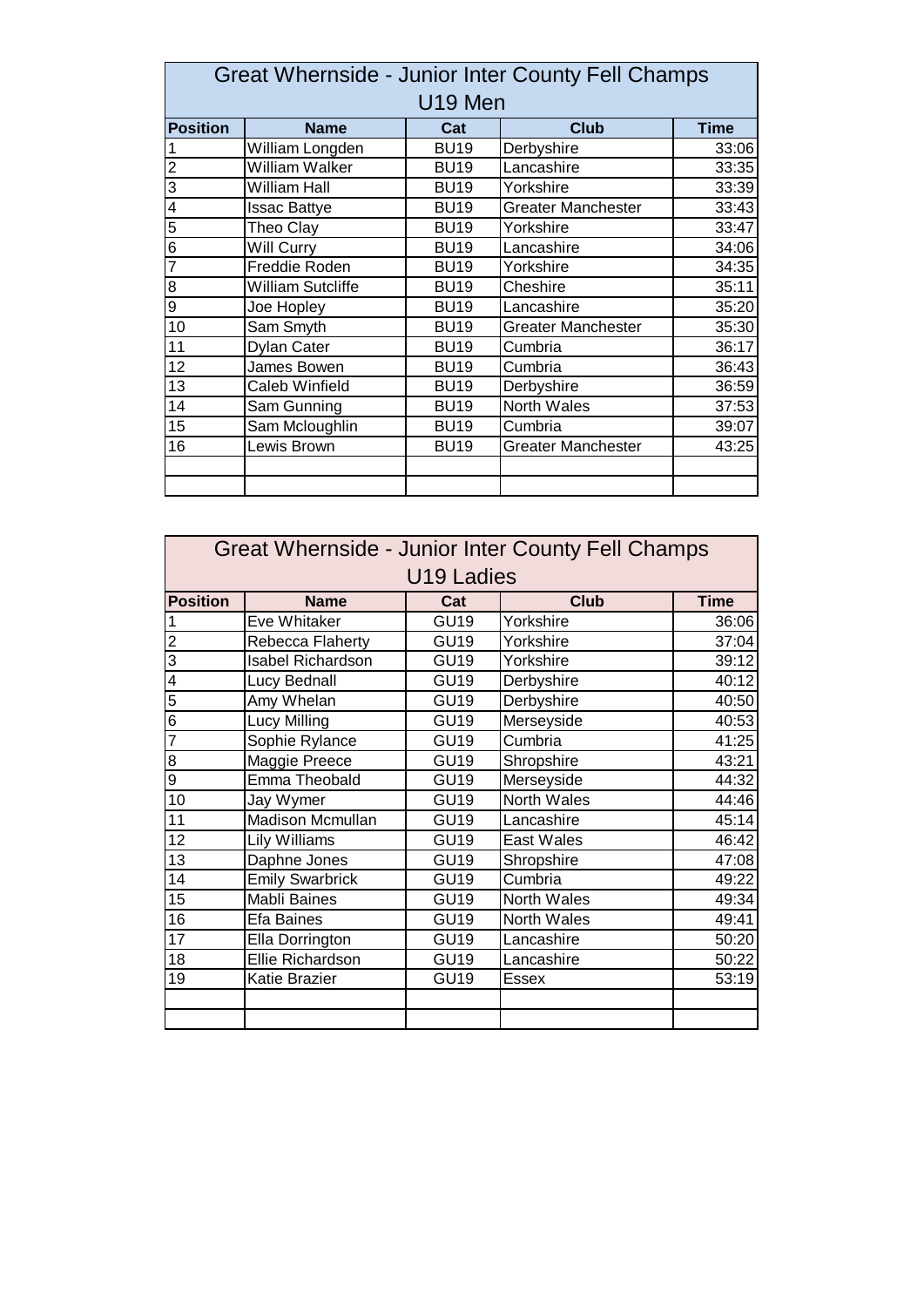| <b>Great Whernside - Junior Inter County Fell Champs</b><br>U17 Boys |                        |             |                           |             |
|----------------------------------------------------------------------|------------------------|-------------|---------------------------|-------------|
| <b>Position</b>                                                      | <b>Name</b>            | Cat         | <b>Club</b>               | <b>Time</b> |
|                                                                      | Alex Poulston          | <b>BU17</b> | Merseyside                | 20:17       |
| $\overline{2}$                                                       | Jonah Cooper           | <b>BU17</b> | Yorkshire                 | 21:08       |
| 3                                                                    | Joseph Ormrod          | <b>BU17</b> | Lancashire                | 21:30       |
| 4                                                                    | Rowan Ashworth         | <b>BU17</b> | Cumbria                   | 21:32       |
| 5                                                                    | <b>Charlie Pickens</b> | <b>BU17</b> | <b>Greater Manchester</b> | 21:47       |
| 6                                                                    | James Brassington      | <b>BU17</b> | Lancashire                | 21:58       |
| 7                                                                    | Michael Wood           | <b>BU17</b> | Cheshire                  | 22:05       |
| 8                                                                    | Tom Murphy             | <b>BU17</b> | Lancashire                | 22:06       |
| 9                                                                    | Oliver Oldham          | <b>BU17</b> | Cumbria                   | 22:27       |
| 10                                                                   | <b>Finlay Cullen</b>   | <b>BU17</b> | North Wales               | 22:27       |
| 11                                                                   | Zico Field             | <b>BU17</b> | <b>Scotland East</b>      | 22:47       |
| 12                                                                   | Archie Budding         | <b>BU17</b> | Yorkshire                 | 22:56       |
| 13                                                                   | <b>Adam Varey</b>      | <b>BU17</b> | Cumbria                   | 22:59       |
| 14                                                                   | Ben Sergeant           | <b>BU17</b> | <b>North Wales</b>        | 23:07       |
| 15                                                                   | Luke Carrington        | <b>BU17</b> | <b>Greater Manchester</b> | 23:44       |
| 16                                                                   | Henry Graham           | <b>BU17</b> | Merseyside                | 23:57       |
| 17                                                                   | Aston Brogden          | <b>BU17</b> | Yorkshire                 | 24:12       |
| 18                                                                   | Ollie Teasdale         | <b>BU17</b> | <b>North Wales</b>        | 24:48       |
|                                                                      |                        |             |                           |             |

| <b>Great Whernside - Junior Inter County Fell Champs</b><br>U17 Girls |                            |                  |                           |             |
|-----------------------------------------------------------------------|----------------------------|------------------|---------------------------|-------------|
| <b>Position</b>                                                       | <b>Name</b>                | Cat              | <b>Club</b>               | <b>Time</b> |
| 1                                                                     | Georgia Bell               | GU17             | Cumbria                   | 22:31       |
| $\overline{2}$                                                        | Beca Haf Bown              | GU17             | North Wales               | 22:40       |
| 3                                                                     | Amelie Lane                | GU <sub>17</sub> | Yorkshire                 | 22:48       |
| 4                                                                     | <b>Isabel Holt</b>         | GU <sub>17</sub> | Lancashire                | 22:52       |
| 5                                                                     | Mackenzie McCourt          | GU <sub>17</sub> | <b>North Wales</b>        | 24:49       |
| 6                                                                     | Imogen Wharton             | GU17             | Cheshire                  | 24:56       |
| $\overline{7}$                                                        | Megan Wilkinson            | GU17             | Yorkshire                 | 25:50       |
| 8                                                                     | Sophie Fludger             | GU17             | Merseyside                | 26:06       |
| 9                                                                     | Grace Longden              | GU17             | Derbyshire                | 26:18       |
| 10                                                                    | Evie Taylor                | GU <sub>17</sub> | Lancashire                | 26:23       |
| 11                                                                    | Constance Jenneson         | GU17             | Derbyshire                | 26:41       |
| 12                                                                    | <b>Charlotte Chambers</b>  | GU17             | Yorkshire                 | 26:52       |
| 13                                                                    | Libby Rickerby             | GU17             | Lancashire                | 26:54       |
| 14                                                                    | Sarah Smith                | GU17             | Merseyside                | 27:39       |
| 15                                                                    | Anwen Hockley              | GU17             | North Wales               | 27:55       |
| 16                                                                    | <b>Charlotte Wilkinson</b> | GU <sub>17</sub> | <b>Greater Manchester</b> | 28:27       |
| 17                                                                    | Vicky Woof                 | GU17             | Cumbria                   | 28:46       |
| 18                                                                    | Evie Smith                 | GU17             | Merseyside                | 29:13       |
| 19                                                                    | Lily Philbin               | GU17             | <b>Greater Manchester</b> | 29:18       |
| 20                                                                    | Olivia Swarbrick           | GU17             | Cumbria                   | 29:47       |
| 21                                                                    | Emma Bradley               | GU17             | <b>Greater Manchester</b> | 30:40       |
| 22                                                                    | Rebecca Cudahy             | GU17             | Derbyshire                | 31:02       |
|                                                                       |                            |                  |                           |             |
|                                                                       |                            |                  |                           |             |
|                                                                       |                            |                  |                           |             |